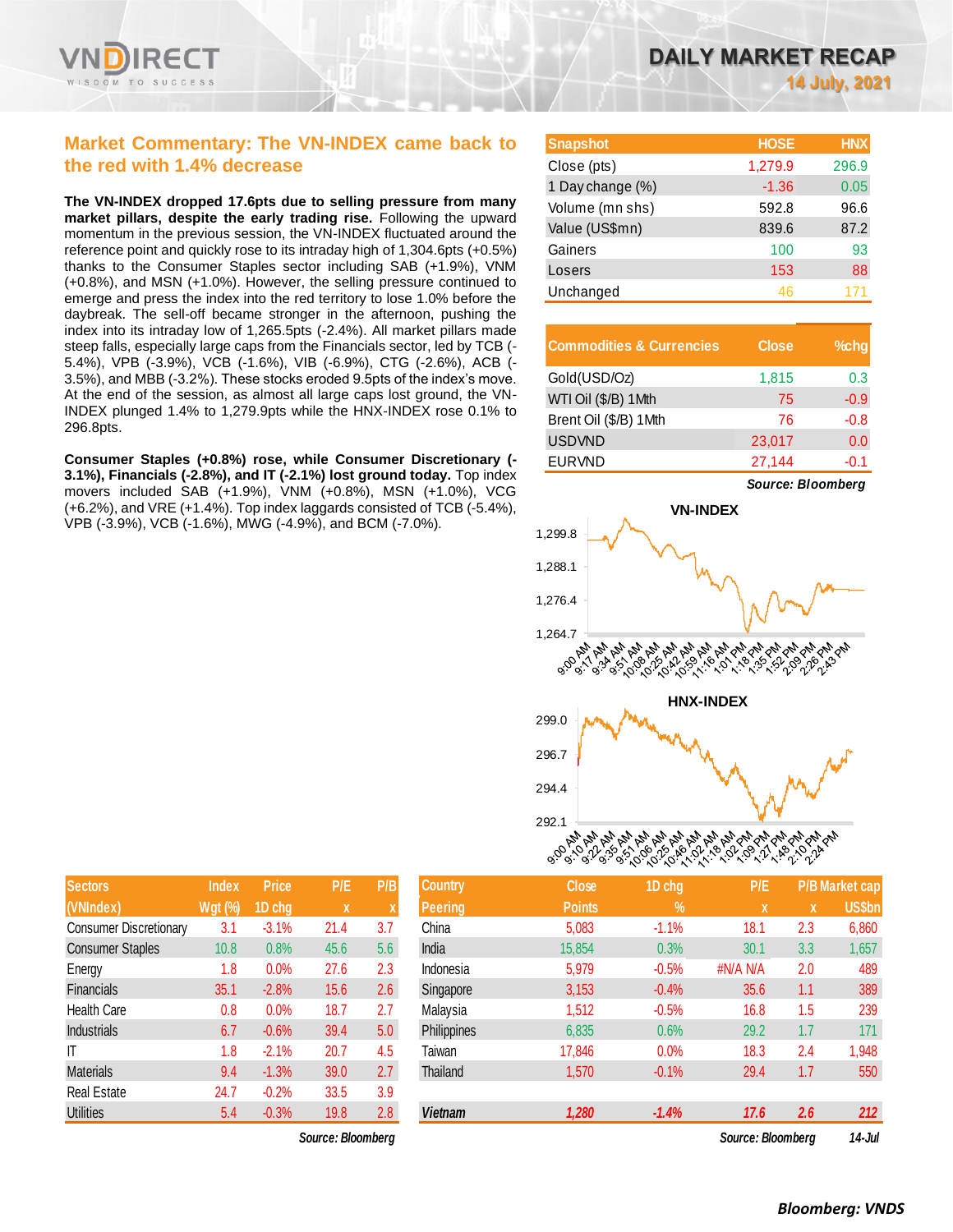

### **Market News**

### **Oil prices fall as China crude import data weighs**

Oil prices declined on Wednesday after data showed a drop in China's half-year crude imports while expectations for a further tightening of U.S. inventories offered support. Brent crude was down 38 cents, or 0.5%, at US\$76.11/barrel. West Texas Intermediate was off by 46 cents, or 0.6%, at US\$74.79/barrel. China's crude imports dropped by 3% from January to June compared with a year earlier, the first such contraction since 2013, as import quota shortages, refinery maintenance and rising global prices curbed buying. *(Bloomberg)*

### **Banks agree to reduce lending interest rates from July**

Commercial banks have agreed to slash the lending interest rate in order to help businesses and people overcome the difficulties caused by the Covid-19 crisis. The Vietnam Banks Association (VNBA) on July 12 had a meeting with credit institutions to discuss the method and time to implement the interest rate cut for existing loans in the last five months of the year. At the meeting, banks came to an agreement that the interest rate cut will address the businesses seriously hit by the pandemic, and that banks will offer reasonable interest rate cuts depending on subjects and the level of effects. The interest rate cut will be implemented from July to the end of this year. Techcombank's Deputy CEO Pham Quang Thang said since Covid-19 broke out in 2020, the bank has been easing interest rates. The businesses in priority business fields can access loans with interest rates below 4.5%/annum. The interest rates for essential business fields are 6-7%/annum. According to Thang, it would be better not to give equal support to all subjects, but to focus on the businesses which make essential products for the economy and businesses with a large labor force. Meanwhile, real estate firms, export companies and individuals who need money to buy cars should not receive preferential loans. The most important thing that needs to be done now is maintaining credit supply, especially for restructuring clients. "In order to protect businesses, the key is ensuring 'blood circulation', not 'weight gain' or 'weight loss'," Thang said. Nguyen Viet Manh from Agribank said at the meeting that the bank would discuss the interest rate cuts on July 12. The interest rate cuts would be 0.5% for some loans and 2-2.5% for others. On average, the bank's lending interest rates would decrease by 1%. Pham Thi Trung Ha, Deputy CEO of MB, said in the immediate time, MB will give direct support to enterprises that don't have revenue or see revenue decreasing (in accommodation and service sectors, for example) with an interest rate reduction of 1%. The next subjects for the bank's support would be the production sector and individual clients (who make installment payments from their salary). A representative of LienVietPostBank said with the bank's outstanding loans of VND191tr, if it slashes the interest rate by 1% on average, it would see profit decrease by VND600bn. Meanwhile, Phan Dinh Tue, Deputy CEO of Sacombank, said if the interest rate is cut by 1% for 5-6 months, the bank's profit would decrease by VND1tr, or 40% of planned profit. Therefore, it is necessary to think about how much to ease. (*Vietnamnet.vn)*

## **Notable Corporate Events**

**Nam Kim Steel JSC (NKG VN, HOSE) - Business results:** NKG recorded 1H21's net revenue and net NPAT to reach VND11,862bn (+148.9% yoy) and VND1,166bn (+1,883.7% yoy), respectively. The results mean NKG has fulfilled 74% and 194% of its revenue and NPAT's target. *(Ndh.vn)*

*<to be continued>*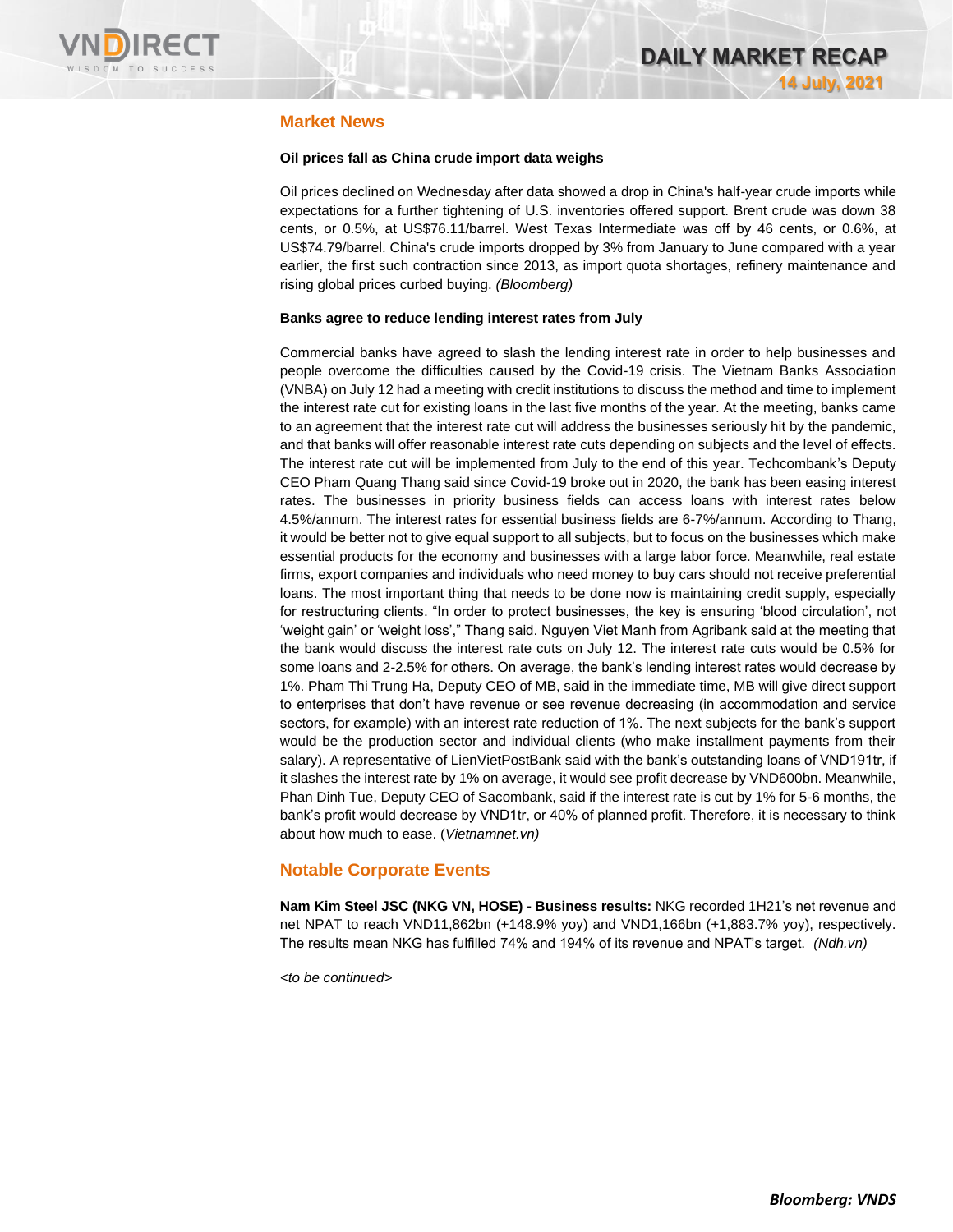## **COVERAGE SUMMARY**

|                 |                    | <b>Adjusted target</b> |                       |               |                       |                      |  |
|-----------------|--------------------|------------------------|-----------------------|---------------|-----------------------|----------------------|--|
| <b>Ticker</b>   | <b>Close price</b> |                        | <b>Dividend yield</b> | <b>Upside</b> | <b>Recommendation</b> | <b>Latest report</b> |  |
|                 |                    | price                  |                       |               |                       |                      |  |
| <b>ACB</b>      | 31,750             | 31,800                 | 0.0%                  | 0.2%          | <b>ADD</b>            | Link                 |  |
| <b>ACV</b>      | 75,000             | 87,500                 | 1.2%                  | 17.9%         | <b>ADD</b>            | Link                 |  |
| <b>CRE</b>      | 42,350             | 33,700                 | 2.3%                  | $-18.1%$      | <b>HOLD</b>           | Link                 |  |
| <b>CTG</b>      | 33,700             | 42,000                 | 1.5%                  | 26.1%         | <b>ADD</b>            | Link                 |  |
| <b>DBC</b>      | 51,100             | 64,000                 | 2.9%                  | 28.2%         | ADD                   | Link                 |  |
| <b>DPM</b>      | 20,050             | 24,100                 | 7.0%                  | 27.2%         | <b>ADD</b>            | Link                 |  |
| <b>DRC</b>      | 26,900             | 25,500                 | 3.7%                  | $-1.5%$       | <b>ADD</b>            | Link                 |  |
| <b>FPT</b>      | 85,200             | 101,700                | 2.3%                  | 21.7%         | <b>ADD</b>            | Link                 |  |
| GAS             | 91,300             | 97,300                 | 3.9%                  | 10.5%         | <b>ADD</b>            | Link                 |  |
| <b>GMD</b>      | 39,200             | 44,900                 | 4.3%                  | 18.8%         | <b>HOLD</b>           | Link                 |  |
| <b>HDG</b>      | 48,250             | 50,300                 | 2.4%                  | 6.6%          | ADD                   | Link                 |  |
| <b>HPG</b>      | 45,000             | 48,400                 | 1.0%                  | 8.6%          | <b>ADD</b>            | Link                 |  |
| <b>KBC</b>      | 32,000             | 57,500                 | 1.6%                  | 81.2%         | ADD                   | Link                 |  |
| <b>KDC</b>      | 60,800             | 65,000                 | 2.7%                  | 9.6%          | <b>ADD</b>            | Link                 |  |
| <b>KDH</b>      | 36,800             | 45,500                 | 1.4%                  | 25.0%         | ADD                   | Link                 |  |
| <b>LPB</b>      | 27,100             | 26,000                 | 0.0%                  | $-4.1%$       | <b>HOLD</b>           | Link                 |  |
| <b>MBB</b>      | 28,850             | 41,700                 | 0.0%                  | 44.5%         | <b>ADD</b>            | Link                 |  |
| <b>MML</b>      | 65,500             | 60,500                 | 0.0%                  | $-7.6%$       | <b>ADD</b>            | Link                 |  |
| <b>MSH</b>      | 57,000             | 61,000                 | 6.1%                  | 13.1%         | ADD                   | Link                 |  |
| <b>MWG</b>      | 166,500            | 173,000                | 0.9%                  | 4.8%          | <b>ADD</b>            | Link                 |  |
| <b>NLG</b>      | 37,000             | 46,700                 | 1.2%                  | 27.4%         | ADD                   | Link                 |  |
| NT <sub>2</sub> | 18,800             | 28,400                 | 10.6%                 | 61.7%         | <b>ADD</b>            | Link                 |  |
| <b>NVL</b>      | 104,000            | 74,100                 | 0.0%                  | $-28.8%$      | <b>HOLD</b>           | Link                 |  |
| <b>PHP</b>      | 19,400             | 24,200                 | 2.9%                  | 27.6%         | ADD                   | $Link$               |  |
| <b>PLC</b>      | 24,200             | 30,900                 | 8.3%                  | 36.0%         | ADD                   | Link                 |  |
| <b>PNJ</b>      | 96,000             | 119,200                | 1.9%                  | 26.0%         | ADD                   | $Link$               |  |
| <b>POW</b>      | 10,450             | 13,300                 | 2.9%                  | 30.1%         | ADD                   | Link                 |  |
| <b>PPC</b>      | 24,600             | 27,400                 | 8.9%                  | 20.2%         | ADD                   | $Link$               |  |
| <b>PVD</b>      | 19,400             | 26,600                 | 0.0%                  | 37.1%         | ADD                   | <b>Link</b>          |  |
| <b>PVS</b>      | 25,300             | 27,100                 | 2.8%                  | 9.9%          | <b>ADD</b>            | $Link$               |  |
| <b>PVT</b>      | 18,500             | 24,100                 | 2.7%                  | 33.0%         | ADD                   | Link                 |  |
| <b>SCS</b>      | 131,000            | 161,400                | 4.4%                  | 27.6%         | ADD                   | $Link$               |  |
| <b>STK</b>      | 39,000             | 41,000                 | 3.6%                  | 8.7%          | ADD                   | Link                 |  |
| <b>TCB</b>      | 51,000             | 40,400                 | 0.0%                  | $-20.8%$      | <b>ADD</b>            | <b>Link</b>          |  |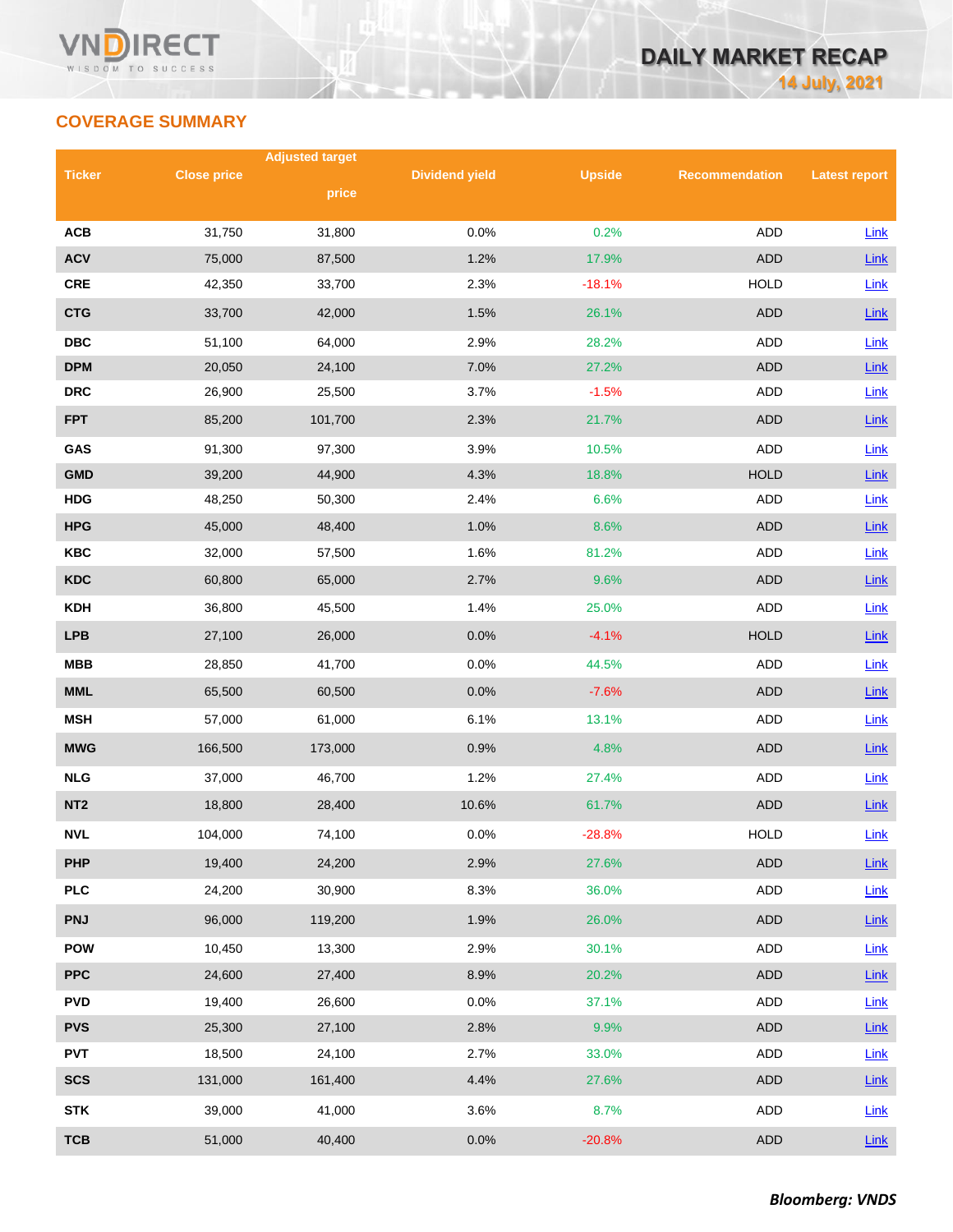

## **DAILY MARKET RECAP**

**14 July, 2021**

|               |                    | <b>Adjusted target</b> |                       |               |                       |                      |
|---------------|--------------------|------------------------|-----------------------|---------------|-----------------------|----------------------|
| <b>Ticker</b> | <b>Close price</b> | price                  | <b>Dividend yield</b> | <b>Upside</b> | <b>Recommendation</b> | <b>Latest report</b> |
|               |                    |                        |                       |               |                       |                      |
| <b>TCM</b>    | 86,000             | N/A                    | 1.1%                  | N/A           | N/A                   | Link                 |
| <b>VCB</b>    | 101,800            | 119,500                | 0.8%                  | 18.2%         | <b>ADD</b>            | $Link$               |
| <b>VHC</b>    | 38,050             | 50,000                 | 5.3%                  | 36.7%         | <b>ADD</b>            | Link                 |
| <b>VHM</b>    | 109,500            | 134,300                | 0.0%                  | 22.6%         | <b>ADD</b>            | <b>Link</b>          |
| <b>VIB</b>    | 44,400             | 32,800                 | 0.0%                  | $-26.1%$      | <b>HOLD</b>           | Link                 |
| <b>VJC</b>    | 117,000            | 138,900                | 0.0%                  | 18.7%         | <b>ADD</b>            | <b>Link</b>          |
| <b>VNM</b>    | 85,000             | 110,000                | 4.5%                  | 33.9%         | ADD                   | Link                 |
| <b>VPB</b>    | 61,500             | 56,300                 | 0.0%                  | $-8.5%$       | <b>HOLD</b>           | $Link$               |
| <b>VRE</b>    | 28,250             | 38,000                 | 5.2%                  | 39.7%         | ADD                   | Link                 |
| <b>VTP</b>    | 78,600             | 85,200                 | 1.8%                  | 10.2%         | <b>ADD</b>            | Link                 |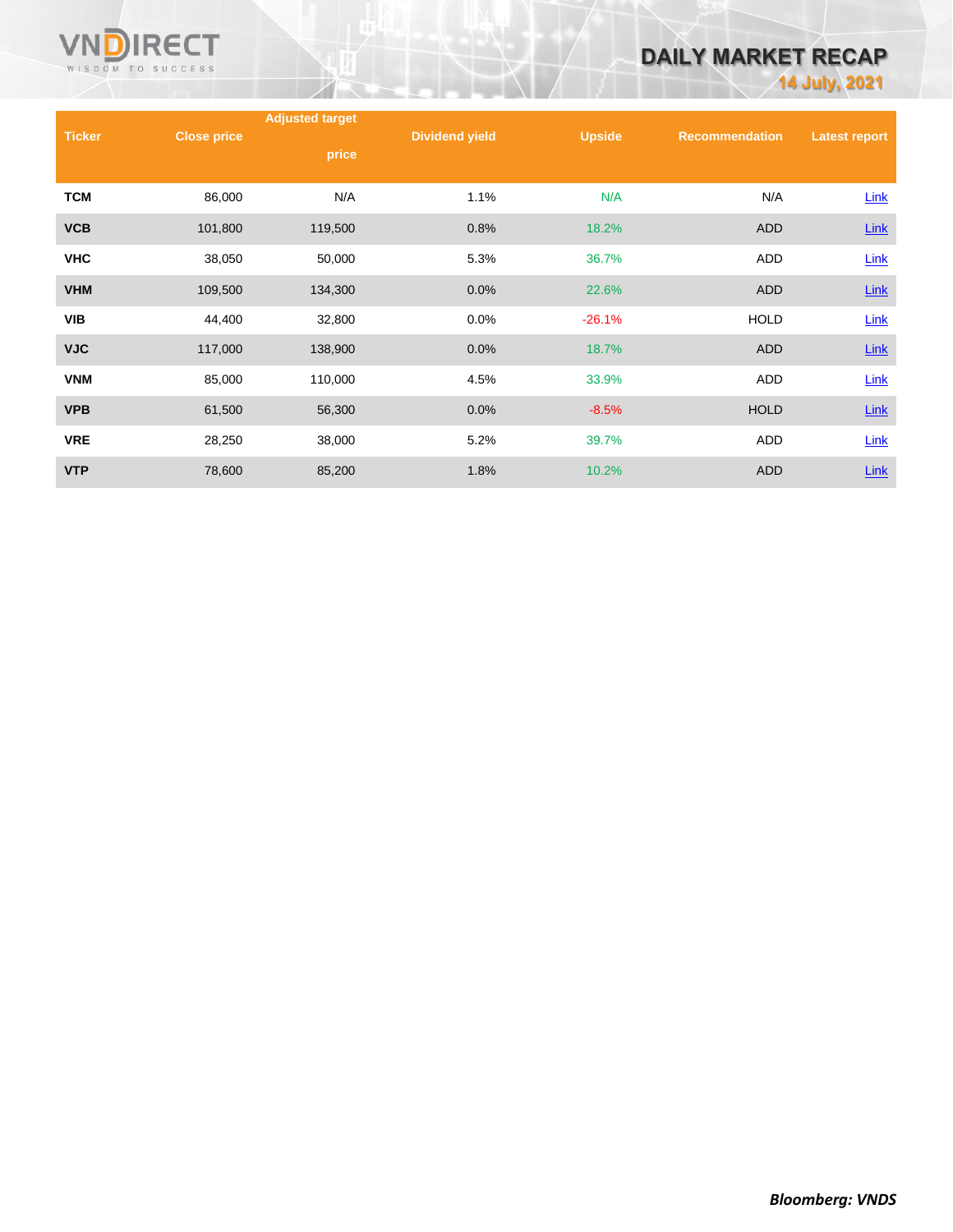## **MARKET MOVEMENTS**

WISDOM TO SUCCESS

**RECT** 

n

|                    | <b>HOSE</b>  |       |         |         |              |  |  |  |  |  |
|--------------------|--------------|-------|---------|---------|--------------|--|--|--|--|--|
| <b>Top gainers</b> |              |       |         |         | <b>VND</b>   |  |  |  |  |  |
| <b>Ticker</b>      | Last         | Chg   | $%$ chg | Vol.    | <b>Index</b> |  |  |  |  |  |
|                    | <b>Price</b> |       |         |         | impact       |  |  |  |  |  |
| SII                | 16,250       | 1,050 | 6.91    | 2,000   | 0.018        |  |  |  |  |  |
| <b>HCD</b>         | 6,680        | 430   | 6.88    | 1.33MLN | 0.003        |  |  |  |  |  |
| <b>NHA</b>         | 23,500       | 1,500 | 6.82    | 76,900  | 0.011        |  |  |  |  |  |
| <b>TEG</b>         | 15,000       | 950   | 6.76    | 412,300 | 0.008        |  |  |  |  |  |
| <b>SVC</b>         | 80,000       | 5,000 | 6.67    | 1,500   | 0.045        |  |  |  |  |  |

| <b>Top losers</b> |              |          |         |         | <b>VND</b>   |
|-------------------|--------------|----------|---------|---------|--------------|
| <b>Ticker</b>     | Last         | Cha      | $%$ chg | Vol.    | <b>Index</b> |
|                   | <b>Price</b> |          |         |         | impact       |
| IJC               | 22,000       | $-1,500$ | $-6.70$ | 5.34MLN | $-0.176$     |
| <b>HID</b>        | 6,660        | $-500$   | $-6.50$ | 2.49MLN | $-0.008$     |
| <b>BCM</b>        | 48,650       | $-3,650$ | $-7.00$ | 83.700  | $-1.023$     |
| <b>VIB</b>        | 44,400       | $-3,300$ | $-7.00$ | 4.39MLN | $-0.991$     |
| <b>HSL</b>        | 6,730        | $-500$   | $-6.20$ | 255.800 | $-0.002$     |

| <b>VND</b><br><b>Top index movers</b> |              |       |         |         |              |  |  |  |  |
|---------------------------------------|--------------|-------|---------|---------|--------------|--|--|--|--|
| <b>Ticker</b>                         | Last         | Cha   | $%$ chg | Vol.    | <b>Index</b> |  |  |  |  |
|                                       | <b>Price</b> |       |         |         | impact       |  |  |  |  |
| <b>SAB</b>                            | 160,000      | 3,000 | 1.91    | 158,200 | 0.521        |  |  |  |  |
| <b>VNM</b>                            | 85,000       | 700   | 0.83    | 4.18MLN | 0.396        |  |  |  |  |
| <b>MSN</b>                            | 116,200      | 1,200 | 1.04    | 1.43MLN | 0.384        |  |  |  |  |
| <b>VCG</b>                            | 44,700       | 2,600 | 6.18    | 883,000 | 0.311        |  |  |  |  |
| <b>VRE</b>                            | 28,250       | 400   | 1.44    | 4.35MLN | 0.252        |  |  |  |  |

| <b>Top index laggers</b> | <b>VND</b>   |          |         |                |              |
|--------------------------|--------------|----------|---------|----------------|--------------|
| <b>Ticker</b>            | Last         | Cha      | $%$ chg | Vol.           | <b>Index</b> |
|                          | <b>Price</b> |          |         |                | impact       |
| <b>TCB</b>               | 51,000       | $-2,900$ |         | -5.38 33.44MLN | $-2.753$     |
| <b>VPB</b>               | 61,500       | $-2,500$ |         | -3.91 22.40MLN | $-1.663$     |
| <b>VCB</b>               | 101,800      | $-1,600$ | $-1.55$ | 2.25MLN        | $-1.607$     |
| <b>MWG</b>               | 166,500      | $-8,500$ | $-4.86$ | 1.38MLN        | $-1.094$     |
| <b>BCM</b>               | 48,650       | $-3,650$ | $-6.98$ | 83,700         | $-1.023$     |

| <b>VND</b><br><b>Top liquidity</b> |              |          |         |         |              |  |  |  |  |
|------------------------------------|--------------|----------|---------|---------|--------------|--|--|--|--|
| <b>Ticker</b>                      | Last         | Cha      | $%$ chg | Val.    | <b>Index</b> |  |  |  |  |
|                                    | <b>Price</b> |          |         | (VNDbn) | impact       |  |  |  |  |
| <b>TCB</b>                         | 51,000       | $-2,900$ | $-5.38$ | 1,743   | $-2.753$     |  |  |  |  |
| <b>VPB</b>                         | 61,500       | $-2,500$ | $-3.91$ | 1,390   | $-1.663$     |  |  |  |  |
| <b>HPG</b>                         | 45,000       | $-500$   | $-1.10$ | 1,244   | $-0.606$     |  |  |  |  |
| <b>STB</b>                         | 27,400       | $-1,300$ | $-4.53$ | 706     | $-0.664$     |  |  |  |  |
| SSI                                | 51,000       | $-800$   | $-1.54$ | 610     | $-0.142$     |  |  |  |  |

|                    |              | <b>HOSE</b> |         |         |              |                    |              | <b>HNX</b> |         |        |              |
|--------------------|--------------|-------------|---------|---------|--------------|--------------------|--------------|------------|---------|--------|--------------|
| <b>Top gainers</b> |              |             |         |         | <b>VND</b>   | <b>Top gainers</b> |              |            |         |        | <b>VND</b>   |
| Ticker             | Last         | Chg         | $%$ chg | Vol.    | <b>Index</b> | Ticker             | Last         | Chg        | $%$ chg | Vol.   | <b>Index</b> |
|                    | <b>Price</b> |             |         |         | impact       |                    | <b>Price</b> |            |         |        | impact       |
| SII                | 16.250       | 1,050       | 6.91    | 2,000   | 0.018        | <b>DPC</b>         | 17,600       | 1,600      | 10.00   | 200    | 0.003        |
| <b>HCD</b>         | 6,680        | 430         | 6.88    | 1.33MLN | 0.003        | THS                | 23,100       | 2,100      | 10.00   | 400    | 0.005        |
| <b>NHA</b>         | 23,500       | 1.500       | 6.82    | 76.900  | 0.011        | VNF                | 12,100       | 1,100      | 10.00   | 1,400  | 0.010        |
| <b>TEG</b>         | 15,000       | 950         | 6.76    | 412,300 | 0.008        | <b>CET</b>         | 5,600        | 500        | 9.80    | 31,200 | 0.002        |
| <b>SVC</b>         | 80,000       | 5,000       | 6.67    | 1,500   | 0.045        | <b>KKC</b>         | 27,700       | 2,400      | 9.49    | 10,300 | 0.011        |
|                    |              |             |         |         |              |                    |              |            |         |        |              |

| <b>Top losers</b> |              |          |         |         | <b>VND</b>   | <b>Top losers</b> |              |          |          |         | <b>VND</b>   |
|-------------------|--------------|----------|---------|---------|--------------|-------------------|--------------|----------|----------|---------|--------------|
| Ticker            | Last         | Chg      | $%$ chg | Vol.    | <b>Index</b> | Ticker            | Last         | Chg      | $%$ chg  | Vol.    | <b>Index</b> |
|                   | <b>Price</b> |          |         |         | impact       |                   | <b>Price</b> |          |          |         | impact       |
| IJC.              | 22,000       | $-1.500$ | $-6.70$ | 5.34MLN | $-0.176$     | DL <sub>1</sub>   | 6,300        | $-700$   | $-10.00$ | 118.700 | $-0.045$     |
| HID               | 6,660        | $-500$   | $-6.50$ | 2.49MLN | $-0.008$     | LM7               | 3,600        | $-400$   | $-10.00$ | 4.100   | $-0.001$     |
| <b>BCM</b>        | 48.650       | $-3.650$ | $-7.00$ | 83.700  | $-1.023$     | <b>PCE</b>        | 13.500       | $-1.500$ | $-10.00$ | 19,300  | $-0.003$     |
| <b>VIB</b>        | 44.400       | $-3,300$ | $-7.00$ | 4.39MLN | $-0.991$     | <b>SGC</b>        | 62,400       | $-6,900$ | $-9.96$  | 100     | $-0.021$     |
| HSL               | 6,730        | $-500$   | $-6.20$ | 255,800 | $-0.002$     | TMX               | 13,000       | $-1,400$ | $-9.72$  | 500     | $-0.002$     |

|            |                         |       |         |         |            |                         |              |     |         |               | <b>VND</b>   |  |
|------------|-------------------------|-------|---------|---------|------------|-------------------------|--------------|-----|---------|---------------|--------------|--|
|            | <b>Top index movers</b> |       |         |         | <b>VND</b> | <b>Top index movers</b> |              |     |         |               |              |  |
| Ticker     | Last                    | Chg   | $%$ chg | Vol.    | Index      | Ticker                  | Last         | Chg | $%$ chg | Vol.          | <b>Index</b> |  |
|            | <b>Price</b>            |       |         |         | impact     |                         | <b>Price</b> |     |         |               | impact       |  |
| <b>SAB</b> | 160,000                 | 3.000 | 1.91    | 158,200 | 0.521      | <b>SHB</b>              | 24.900       | 600 |         | 2.47 17.25MLN | 1.303        |  |
| <b>VNM</b> | 85,000                  | 700   | 0.83    | 4.18MLN | 0.396      | THD                     | 203,800      | 400 | 0.20    | 690.300       | 0.148        |  |
| MSN        | 116,200                 | 1.200 | 1.04    | 1.43MLN | 0.384      | <b>ART</b>              | 9.300        | 700 | 8.14    | 6.09MLN       | 0.096        |  |
| <b>VCG</b> | 44.700                  | 2,600 | 6.18    | 883,000 | 0.311      | <b>SHN</b>              | 15,000       | 500 | 3.45    | 286,508       | 0.082        |  |
| VRE        | 28,250                  | 400   | 1.44    | 4.35MLN | 0.252      | <b>NDN</b>              | 22,500       | 900 | 4.17    | 665,837       | 0.075        |  |
|            |                         |       |         |         |            |                         |              |     |         |               |              |  |

| Top index laggers |              |          |         |                  | <b>VND</b>   | Top index laggers |              |          |         |                  |              |
|-------------------|--------------|----------|---------|------------------|--------------|-------------------|--------------|----------|---------|------------------|--------------|
| Ticker            | Last         | Chg      | $%$ chg | Vol.             | <b>Index</b> | Ticker            | Last         | Chg      | $%$ chg | Vol.             | <b>Index</b> |
|                   | <b>Price</b> |          |         |                  | impact       |                   | <b>Price</b> |          |         |                  | impact       |
| TCB               | 51.000       | $-2.900$ |         | -5.38 33.44MLN   | $-2.753$     | <b>NVB</b>        | 18.500       | -700     | $-3.65$ | 4.43MLN          | $-0.405$     |
| <b>VPB</b>        | 61,500       | $-2.500$ |         | $-3.91$ 22.40MLN | $-1.663$     | <b>VND</b>        | 38,900       | $-800$   | $-2.02$ | 3.79MLN          | $-0.373$     |
| <b>VCB</b>        | 101.800      | $-1.600$ | $-1.55$ | 2.25MLN          | $-1.607$     | <b>SHS</b>        | 38,700       | $-1.000$ | $-2.52$ | 6.35MLN          | $-0.277$     |
| <b>MWG</b>        | 166.500      | $-8.500$ | $-4.86$ | 1.38MLN          | $-1.094$     | <b>PVS</b>        | 25,300       | $-400$   |         | $-1.56$ 10.85MLN | $-0.135$     |
| <b>BCM</b>        | 48.650       | $-3,650$ | $-6.98$ | 83,700           | $-1.023$     | <b>MBS</b>        | 28,500       | $-1.500$ | $-5.00$ | .60MLN           | $-0.110$     |
|                   |              |          |         |                  |              |                   |              |          |         |                  |              |

| <b>Top liquidity</b> |              |          |         |         | <b>VND</b>   | <b>Top liquidity</b> |              |          |         |         | <b>VND</b>   |
|----------------------|--------------|----------|---------|---------|--------------|----------------------|--------------|----------|---------|---------|--------------|
| Ticker               | Last         | Chg      | $%$ chg | Val.    | <b>Index</b> | Ticker               | Last         | Chg      | $%$ chg | Val.    | <b>Index</b> |
|                      | <b>Price</b> |          |         | (VNDbn) | impact       |                      | <b>Price</b> |          |         | (VNDbn) | impact       |
| TCB                  | 51.000       | $-2,900$ | $-5.38$ | 1.743   | $-2.753$     | <b>SHB</b>           | 24,900       | 600      | 2.47    | 422     | 1.303        |
| <b>VPB</b>           | 61,500       | $-2,500$ | $-3.91$ | 1,390   | $-1.663$     | <b>PVS</b>           | 25,300       | $-400$   | $-1.56$ | 277     | $-0.135$     |
| <b>HPG</b>           | 45.000       | $-500$   | $-1.10$ | 1,244   | $-0.606$     | <b>SHS</b>           | 38.700       | $-1.000$ | $-2.52$ | 233     | $-0.277$     |
| <b>STB</b>           | 27,400       | $-1,300$ | $-4.53$ | 706     | $-0.664$     | <b>VND</b>           | 38,900       | $-800$   | $-2.02$ | 149     | $-0.373$     |
| SSI                  | 51,000       | $-800$   | $-1.54$ | 610     | $-0.142$     | THD                  | 203,800      | 400      | 0.20    | 141     | 0.148        |
|                      |              |          |         |         |              |                      |              |          |         |         |              |

*Source: Bloomberg*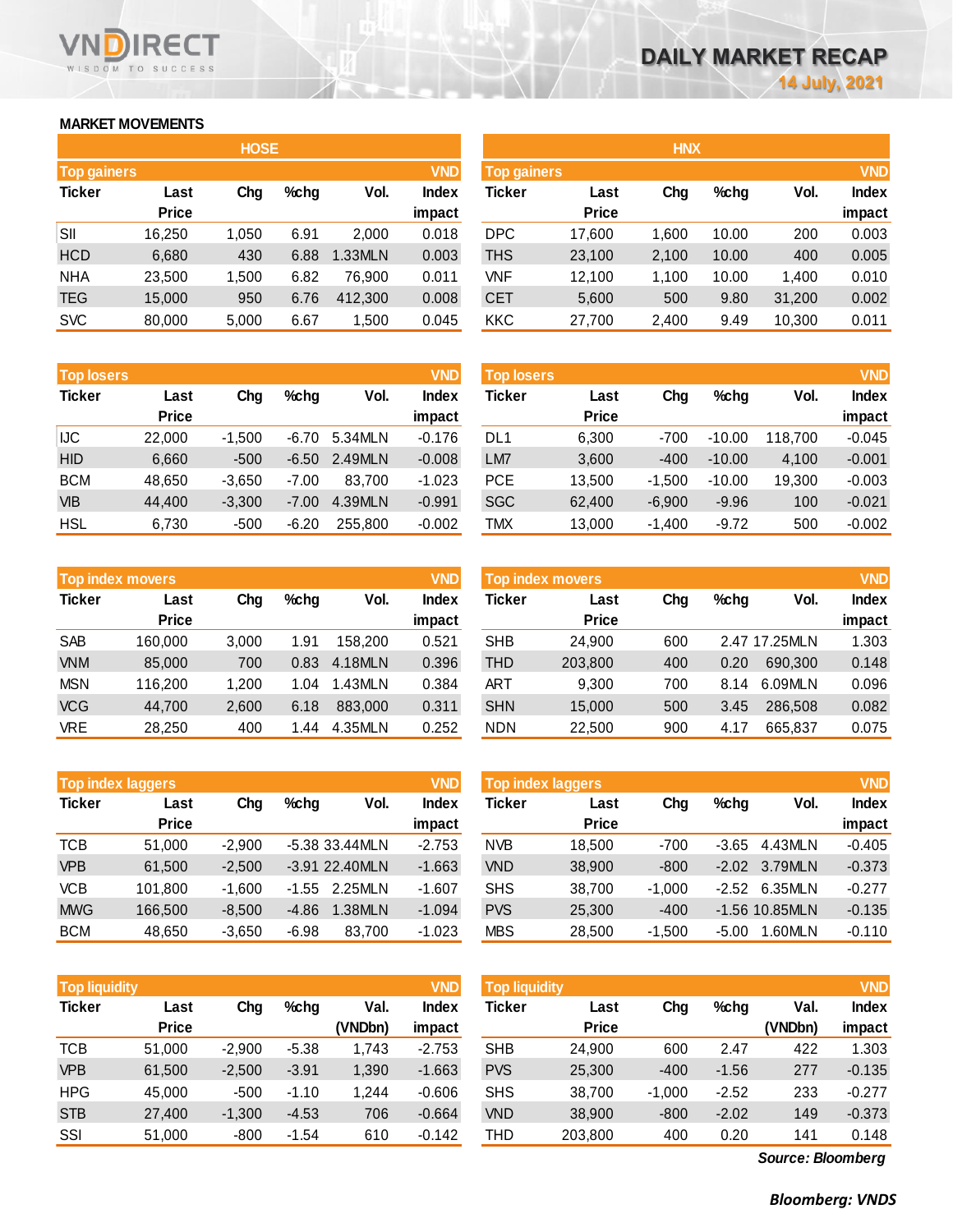## **FOREIGN ACTIVITIES**

| <b>Volume (Mn'shs)</b> | <b>HOSE</b> | <b>HNX</b> | <b>Value (VND'bn)</b> | <b>HOSE</b> | <b>HNX</b> |
|------------------------|-------------|------------|-----------------------|-------------|------------|
| <b>BUY</b>             | 44.7        | 0.9        | <b>BUY</b>            | 2,341.9     | 18.1       |
| % of market            | $7.7\%$     | $0.9\%$    | % of market           | 12.5%       | 0.9%       |
| <b>SELL</b>            | 41.2        | 0.8        | <b>SELL</b>           | 2,095.7     | 19.4       |
| % of market            | 7.1%        | $0.8\%$    | % of market           | 11.2%       | 1.0%       |
| <b>NET BUY (SELL)</b>  | $3.5\,$     | 0.1        | <b>NET BUY (SELL)</b> | 246.1       | (1.3)      |

*Source: HSX, HNX*

## **Foreign net buy/sell (30 days) in VND'bn**



HOSE HNX

| <b>YTD ACCUMULATION</b> |             |            |                       |             |            |
|-------------------------|-------------|------------|-----------------------|-------------|------------|
| <b>Volume (MIn'shs)</b> | <b>HOSE</b> | <b>HNX</b> | <b>Value (VND'bn)</b> | <b>HOSE</b> | <b>HNX</b> |
| <b>BUY</b>              | 4,238.2     | 153.0      | <b>BUY</b>            | 197,331.5   | 3,939.4    |
| % of market             | 4.7%        | 0.8%       | % of market           | 8.0%        | 2.3%       |
| <b>SELL</b>             | 5,092.7     | 223.3      | <b>SELL</b>           | 227,382.5   | 5,106.4    |
| % of market             | 5.7%        | $1.1\%$    | % of market           | 9.2%        | $3.0\%$    |
| <b>NET BUY (SELL)</b>   | (854.5)     | (70.3)     | <b>NET BUY (SELL)</b> | (30,050.9)  | (1, 167.0) |

**TOP 60 MARKET CAP STOCKS SNAPSHOT ON HOSE**

*Source: HSX, HNX*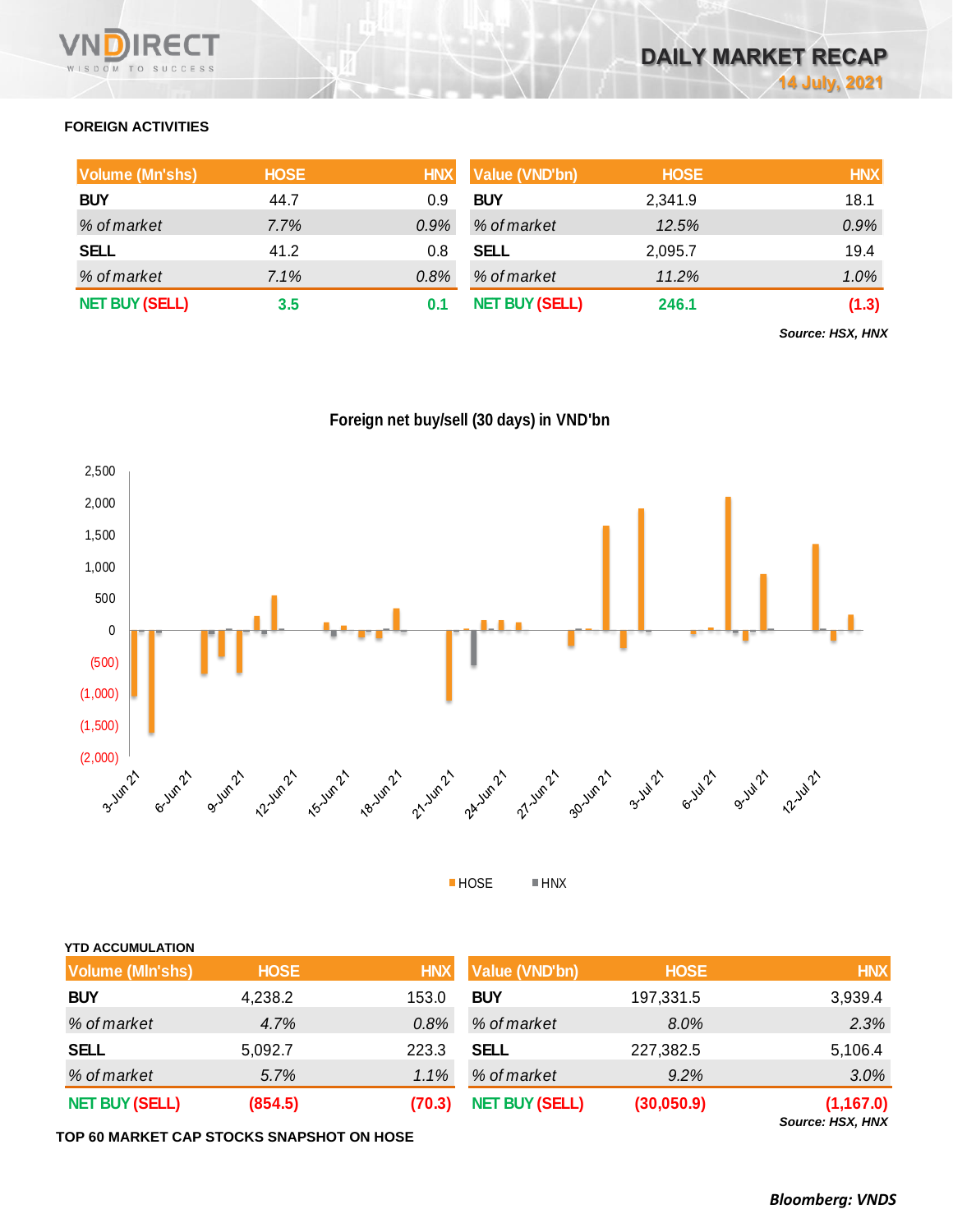| <b>VNDIRECT</b>   |  |  |  |  |  |  |  |  |
|-------------------|--|--|--|--|--|--|--|--|
| WISDOM TO SUCCESS |  |  |  |  |  |  |  |  |

# **DAILY MARKET RECAP**

| WISDOM TO SUCCESS      |                   |                    |                  |                   |                 |                                 |              |              | DAILT MARRET RECAP         |                          |              |                      |             |
|------------------------|-------------------|--------------------|------------------|-------------------|-----------------|---------------------------------|--------------|--------------|----------------------------|--------------------------|--------------|----------------------|-------------|
|                        |                   |                    |                  |                   |                 |                                 |              |              |                            |                          |              | <b>14 July, 2021</b> |             |
|                        |                   |                    |                  |                   |                 |                                 |              |              |                            |                          |              |                      |             |
| No. Ticker             | <b>Price</b>      |                    | Price change (%) |                   |                 | Mkt. Cap Outs. Vol. Float ratio |              |              | Avail. Fil Ave. daily vol. | P/E                      | P/B          | <b>ROE</b>           | <b>ROA</b>  |
|                        | <b>VND</b>        | 1M                 | 3M               | 6M                | <b>US\$mln</b>  | <b>MIn'shs</b>                  | %            |              | $% (30 \, days - shs)$     | $\pmb{\chi}$             | $\pmb{\chi}$ | $\%$                 | $\%$        |
| 1 VCB VM               | 101,800           | $-0.2$             | 3.1              | $-2.0$            | 16,404          | 3,709                           | 25.2         | 6.3          | 2,184,123                  | 17.8                     | 3.7          | 22.8                 | 1.7         |
| 2 VHM VM               | 109,500           | $-0.4$             | 9.0              | 9.9               | 15,649          | 3,290                           | 23.4         | 25.8         | 4,522,010                  | 13.9                     | 4.0          | 33.6                 | 12.6        |
| 3 VIC VM<br>4 HPG VM   | 103,000<br>45,000 | $-14.2$<br>$-16.0$ | $-26.4$<br>14.6  | $-6.7$<br>36.7    | 15,136<br>8,745 | 3,382<br>4,473                  | 25.0<br>54.0 | 20.9<br>22.4 | 2,227,493<br>32,243,440    | 47.4<br>11.1             | 4.3<br>3.0   | 9.0<br>31.3          | 1.7<br>14.7 |
| 5 TCB VM               | 51,000            | $-3.2$             | 22.0             | 42.7              | 7,766           | 3,505                           | 78.8         | 0.0          | 22,566,570                 | 12.5                     | 2.3          | 20.0                 | 3.3         |
| 6 VNM VM               | 85,000            | $-8.1$             | $-14.4$          | $-24.8$           | 7,718           | 2,090                           | 35.2         | 45.0         | 3,550,567                  | 18.2                     | 5.7          | 31.9                 | 22.5        |
| 7 GAS VM               | 91,300            | 2.0                | 5.5              | $-0.9$            | 7,592           | 1,914                           | 4.2          | 46.2         | 1,211,707                  | 23.1                     | 3.5          | 14.9                 | 11.3        |
| 8 BID VM               | 42,600            | $-5.1$             | $-3.2$           | $-12.8$           | 7,444           | 4,022                           | 19.0         | 13.3         | 4,279,324                  | 20.8                     | 2.2          | 10.6                 | 0.5         |
| 9 CTG VM               | 33,700            | $-17.1$            | 1.7              | 11.1              | 7,036           | 4,806                           | 35.5         | 5.3          | 22,669,550                 | 9.1                      | 1.8          | 20.9                 | 1.4         |
| 10 NVL VM              | 104,000           | 0.1                | 41.0             | 89.8              | 6,658           | 1,474                           | 30.4         | 29.0         | 3,179,985                  | 33.7                     | 4.8          | 15.3                 | 3.4         |
| 11 VPB VM              | 61,500            | $-13.3$            | 22.8             | 67.1              | 6,559           | 2,455                           | 70.0         | 0.0          | 29,397,250                 | 13.3                     | 2.7          | 22.5                 | 2.7         |
| 12 MSN VM              | 116,200           | 8.7                | 15.4             | 25.9              | 5,960           | 1,181                           | 38.7         | 66.7         | 1,559,687                  | 90.7                     | 8.4          | 5.1                  | 1.4         |
| 13 GVR VM              | 29,300            | $-1.5$             | 7.1              | $-10.3$           | 5,092           | 4,000                           | 100.0        | 12.3         | 6,323,814                  | 26.9                     | 2.4          | 9.2                  | 5.6         |
| 14 MBB VM              | 28,850            | $-0.9$             | 24.6             | 47.5              | 4,736           | 3,778                           | 65.8         | 1.5          | 33,197,400                 | 10.8                     | 2.1          | 21.6                 | 2.2         |
| 15 SAB VM              | 160,000           | $-3.3$             | $-7.4$           | $-22.0$           | 4,458           | 641                             | 10.4         | 37.2         | 178,387                    | 21.2                     | 5.2          | 26.7                 | 19.3        |
| 16 ACB VM              | 31,750            | $-6.9$             | 14.7             | 33.0              | 3,727           | 2,702                           | 79.9         | 0.0          | 11,733,690                 | 9.9                      | 2.3<br>4.6   | 25.6<br>27.2         | 2.1<br>9.5  |
| 17 MWG VM<br>18 FPT VM | 166,500<br>85,200 | 20.6<br>1.7        | 23.0<br>21.0     | 30.2<br>47.6      | 3,438<br>3,359  | 475<br>907                      | 64.5<br>77.7 | 0.0<br>0.0   | 844,150<br>2,843,550       | 18.4<br>20.8             | 4.6          | 23.6                 | 9.4         |
| <b>19 VIB VM</b>       | 44,400            | $-14.3$            | 18.9             | 76.6              | 2,996           | 1,553                           | 68.3         | 0.1          | 1,747,088                  | 13.2                     | 3.6          | 31.1                 | 2.3         |
| 20 VRE VM              | 28,250            | $-11.6$            | $-19.3$          | $-22.8$           | 2,789           | 2,272                           | 31.2         | 18.5         | 5,333,844                  | 24.0                     | 2.1          | 9.3                  | 7.0         |
| 21 VJC VM              | 117,000           | 1.1                | $-11.4$          | $-10.5$           | 2,753           | 542                             | 51.0         | 11.6         | 610,370                    | 51.9                     | 4.2          | 8.3                  | 2.5         |
| 22 PLX VM              | 50,900            | $-7.5$             | $-7.8$           | $-9.4$            | 2,751           | 1,244                           | 6.6          | 2.7          | 3,510,477                  | 17.5                     | 2.7          | 16.8                 | 5.9         |
| 23 HDB VM              | 32,650            | $-4.3$             | 17.0             | 21.8              | 2,261           | 1,594                           | 69.7         | 3.6          | 5,017,624                  | 10.6                     | 2.1          | 22.3                 | 1.8         |
| 24 BCM VM              | 48,650            | $-8.2$             | $-13.6$          | $-6.4$            | 2,188           | 1,035                           | 100.0        | 47.0         | 21,997                     | 23.8                     | 3.1          | 13.7                 | 4.7         |
| 25 STB VM              | 27,400            | $-11.0$            | 19.7             | 36.3              | 2,147           | 1,804                           | 96.4         | 16.3         | 32,235,220                 | 18.3                     | 1.7          | 9.4                  | 0.6         |
| 26 SSB VM              | 38,200            | $-11.2$            | 42.5             | <b>N/A</b>        | 2,006           | 1,209                           | 100.0        | 0.0          | 2,465,673                  | 26.6                     | 3.2          | 12.6                 | 1.0         |
| 27 PDR VM              | 87,500            | $-4.3$             | 44.6             | 92.0              | 1,850           | 487                             | 37.4         | 45.0         | 4,727,454                  | 32.4                     | 8.0          | 28.0                 | 8.5         |
| 28 BVHVM               | 50,000            | $-16.7$            | $-17.6$          | $-28.6$           | 1,613           | 742                             | 31.9         | 22.1         | 1,453,313                  | 19.6                     | 1.8          | 9.5                  | 1.4         |
| 29 HVN VM              | 25,700            | $-8.2$             | $-19.7$          | $-16.6$           | 1,584           | 1,418                           | 3.9          | 20.8         | 914,830                    | <b>N/A</b>               |              | 25.3 - 155.4         | $-20.1$     |
| 30 TPB VM<br>31 SSIVM  | 33,000<br>51,000  | $-9.1$<br>$-3.8$   | 11.3<br>41.9     | 19.3<br>44.3      | 1,536           | 1,072<br>655                    | 56.0<br>85.7 | 0.0<br>52.4  | 4,939,607<br>15,265,040    | 8.7<br>18.4              | 1.9<br>2.9   | 24.1<br>16.2         | 2.0<br>5.1  |
| 32 EIB VM              | 26,500            | $-12.8$            | 5.0              | 22.7              | 1,451<br>1,415  | 1,229                           | 94.0         | 0.2          | 733,580                    | 37.2                     | 1.9          | 5.3                  | 0.6         |
| 33 MSB VM              | 27,700            | $-0.7$             | 21.0             | 42.6              | 1,392           | 1,157                           | 99.7         | 0.0          | 10,340,720                 | 11.3                     | 1.8          | <b>N/A</b>           | <b>N/A</b>  |
| 34 LPB VM              | 27,100            | $-11.7$            | 46.9             | 88.2              | 1,265           | 1,075                           | 84.5         | 1.8          | 12,176,290                 | 12.9                     | 1.9          | 16.0                 | 1.0         |
| 35 OCB VM              | 26,200            | $-15.1$            | 3.4              | <b>N/A</b>        | 1,247           | 1,096                           | 77.4         | 0.0          | 5,598,750                  | <b>N/A</b>               | 1.6          | <b>N/A</b>           | <b>N/A</b>  |
| 36 POW VM              | 10,450            | $-14.3$            | $-24.3$          | $-26.4$           | 1,063           | 2,342                           | 87.9         | 46.0         | 12,284,700                 | 10.1                     | 0.8          | 8.6                  | 4.2         |
| 37 KDH VM              | 36,800            | $-0.3$             | 27.7             | 22.7              | 996             | 623                             | 83.4         | 16.0         | 2,908,206                  | 18.9                     | 2.7          | 14.9                 | 8.9         |
| 38 PNJ VM              | 96,000            | $-1.0$             | 4.9              | 16.9              | 948             | 227                             | $80.5\,$     | 0.0          | 557,150                    | 19.3                     | 3.8          | 21.0                 | 14.2        |
| 39 VCG VM              | 44,700            | 5.2                | 4.8              | 3.9               | 935             | 481                             | 42.2         | 48.0         | 352,121                    | 11.2                     | 2.9          | 27.7                 | 9.6         |
| 40 VCIVM               | 51,000            | 4.1                | 51.8             | 68.6              | 738             | 333                             | 75.7         | 79.1         | 4,593,594                  | 17.9                     | 3.4          | 22.1                 | 11.4        |
| 41 HSG VM              | 34,400            | $-15.7$            | 26.3             | 51.1              | 731             | 489                             | 68.4         | 39.4         | 12,244,400                 | 7.0                      | 2.1          | 35.0                 | 12.5        |
| 42 GEX VM<br>43 REE VM | 21,100<br>51,100  | $-6.6$<br>$-7.9$   | $-5.0$<br>$-3.4$ | 10.9<br>$-3.6$    | 716<br>686      | 781<br>309                      | 51.2<br>55.3 | 38.1<br>0.0  | 6,612,148<br>707,283       | 12.6<br>8.9              | 1.8<br>1.3   | 14.8<br>16.3         | 3.8<br>8.8  |
| 44 KBC VM              | 32,000            | $-9.6$             | $-19.0$          | $-4.0$            | 653             | 470                             | 64.9         | 29.2         | 10,758,210                 | 19.5                     | 1.5          | 7.8                  | $3.5\,$     |
| 45 HCM VM              | 46,100            | 9.4                | 36.0             | 37.0              | 611             | 305                             | 39.5         | 1.0          | 6,765,897                  | 18.7                     | 3.0          | 16.4                 | 7.1         |
| 46 KDC VM              | 60,800            | 3.2                | 15.6             | 54.7              | 604             | 229                             | 53.5         | 78.3         | 1,577,087                  | 45.3                     | 2.4          | 4.9                  | 2.3         |
| 47 DGC VM              | 78,000            | 4.7                | 30.2             | 70.2              | 580             | 171                             | 62.1         | 42.8         | 1,226,400                  | 14.2                     | 3.2          | 24.6                 | 18.3        |
| 48 VGC VM              | 29,400            | 3.2                | $-14.9$          | 8.9               | 573             | 448                             | 10.8         | 43.4         | 268,083                    | 18.3                     | 2.0          | 10.9                 | $3.4$       |
| 49 BHN VM              | 54,500            | $-12.8$            | $-22.4$          | $-34.3$           | 549             | 232                             | 0.9          | 31.6         | 8,270                      | 16.1                     | 2.8          | 17.5                 | 11.8        |
| 50 DHG VM              | 92,100            | $-4.1$             | $-6.5$           | $-15.4$           | 523             | 131                             | 5.2          | 45.4         | 22,090                     | 16.3                     | 3.2          | 20.2                 | 17.2        |
| 51 GMD VM              | 39,200            | $-7.0$             | 13.3             | 9.7               | 513             | 301                             | 80.5         | 7.3          | 2,880,393                  | 31.5                     | 2.0          | 6.2                  | 4.0         |
| 52 DXG VM              | 22,350            | $-11.3$            | $-6.3$           | 22.5              | 503             | 518                             | 81.2         | 20.8         | 11,283,730                 | <b>N/A</b>               | $1.7$        | $-0.5$               | $-0.1$      |
| 53 SBT VM              | 17,500            | $-17.8$            | $-21.3$          | $-23.4$           | 469             | 617                             | 25.3         | 91.4         | 4,251,060                  | 15.5                     | 1.4          | 8.7                  | 3.6         |
| 54 NLG VM              | 37,000            | $-4.9$             | 4.7              | 12.3              | 459             | 285                             | 53.6         | 4.3          | 2,622,920                  | 9.2                      | 1.6          | 17.4                 | 7.1         |
| 55 APH VM<br>56 HNG VM | 50,000<br>8,710   | $-20.3$<br>$-19.0$ | 0.8<br>$-32.7$   | $-6.1$<br>$-44.0$ | 424<br>419      | 195<br>1,109                    | 93.1<br>24.5 | 65.5<br>47.2 | 1,042,863<br>13,709,320    | 93.5<br>371.0            | 3.2<br>1.1   | 4.5<br>0.3           | 0.9<br>0.1  |
| 57 DIG VM              | 22,750            | $-10.8$            | $-10.7$          | $-12.7$           | 405             | 410                             | 37.5         | 46.5         | 5,754,172                  | 12.2                     | 2.0          | 17.2                 | 7.5         |
| 58 LGC VM              | 47,250            | $-19.5$            | $-21.3$          | $-26.4$           | 396             | 193                             | 0.2          | 4.0          | 617                        | 26.8                     | 2.9          | 10.9                 | 2.9         |
| 59 DCM VM              | 17,000            | $-12.8$            | $-6.1$           | 19.3              | 391             | 529                             | 24.4         | 46.7         | 4,490,164                  | 15.2                     | 1.4          | 9.4                  | 7.7         |
| 60 HPX VM              | 32,050            | $-20.3$            | $-4.9$           | $-5.0$            | 368             | 264                             | 50.0         | 35.1         | 738,827                    | 78.5                     | 2.6          | 3.4                  | 1.6         |
|                        |                   |                    |                  |                   |                 |                                 |              |              |                            | <b>Source: Bloomberg</b> |              | $14$ Jul             |             |